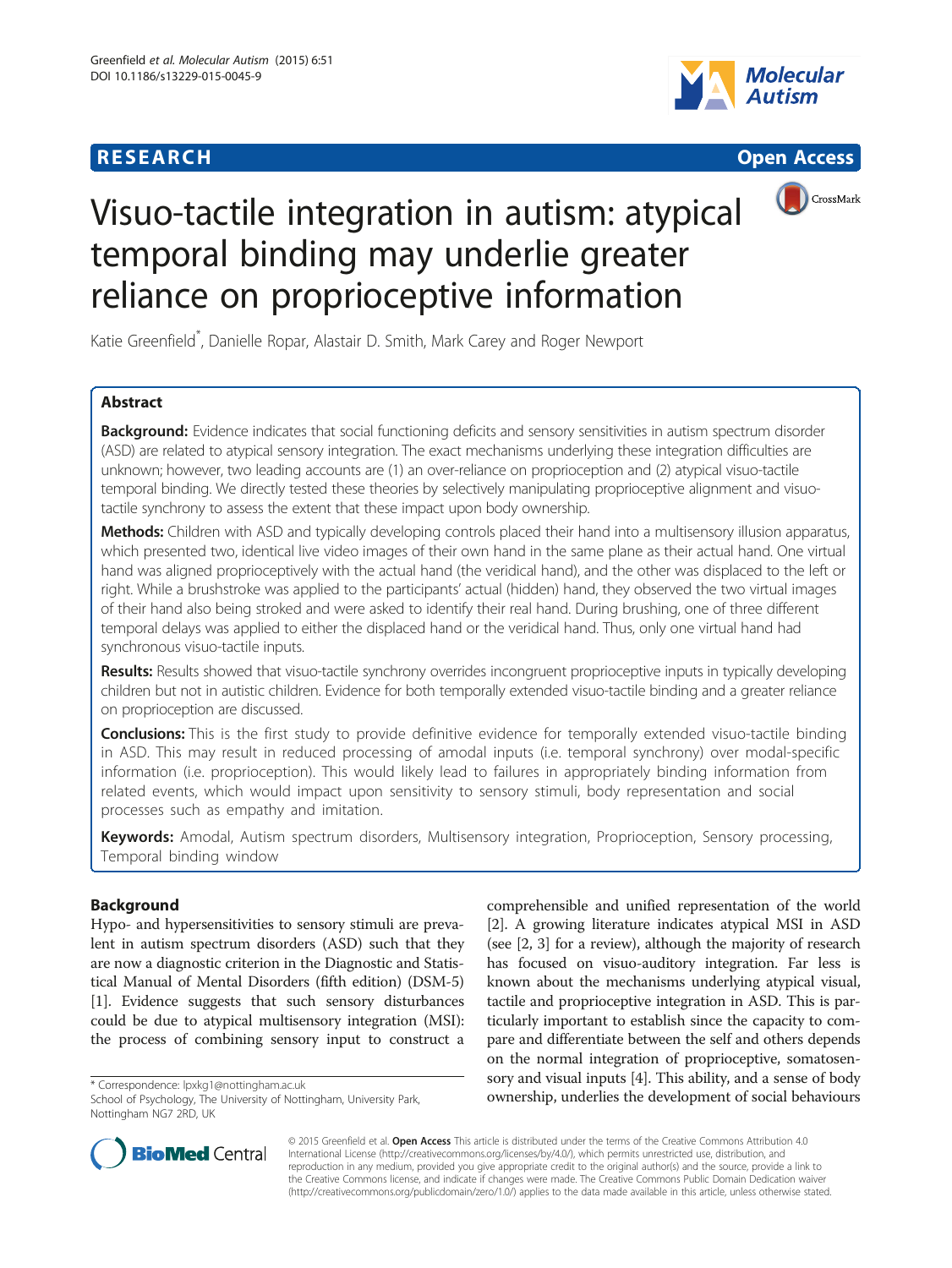and skills including self-awareness, imitation and empathising [\[5\]](#page-9-0) which are compromised in ASD [\[1\]](#page-9-0). Therefore, atypical integration of these inputs could underlie both sensory and social deficits observed in the disorder, offering an explanatory mechanism that could account for both lowlevel and high-level components of the ASD behavioural profile. Although the processes underlying this remain elusive, two prominent accounts of atypical multisensory integration in ASD are (1) an over-reliance on proprioception and (2) atypical visuo-tactile temporal binding. We directly tested both of these theories in the present study.

# Over-reliance on proprioception

This account is based on a fundamental bias towards one sensory modality, rather than processing and integrating input from multiple sensory modalities [[6](#page-9-0)]. Such an approach supports the weak central coherence theory [[7\]](#page-9-0), a prominent cognitive explanation of ASD, and coheres with numerous findings of superior abilities in low-level perceptual tasks [[7\]](#page-9-0). In particular, a specific bias for (or over-reliance on) proprioception has been implicated in ASD through research in which children learn to control a robotic arm to reach towards a target. Haswell et al. [[8](#page-9-0)] showed that typically developing (TD) children were more likely to integrate visual and proprioceptive feedback to achieve the task while children with ASD placed a greater reliance on proprioception alone. Using a similar task, Marco et al. [[9\]](#page-9-0) included trials in which reaching actions were perturbed resulting in movement errors sensed through visual and proprioceptive systems. Results showed that sensitivity to proprioceptive error was significantly larger in children with ASD compared to TD controls while the reverse was true for sensitivity to visual error.

Although additional studies support the idea of an overreliance on proprioceptive feedback and an under-reliance on visual inputs [[10](#page-9-0), [11\]](#page-9-0), other investigations (e.g. [\[12, 13](#page-9-0)]) have not consistently found support for this theory. Weimer et al. [\[13\]](#page-9-0), for example, reported that children with ASD performed worse than TD children on tasks in which a lack of visual information necessitated dependence on proprioceptive feedback alone, such as one-leg balancing with eyes closed, which would not be expected if individuals with ASD had a bias towards processing unimodal, proprioceptive inputs.

# Atypical visuo-tactile temporal binding

An alternative leading theory of atypical MSI proposes that sensory temporal binding is atypical in ASD. Evidence for temporally extended binding has been found for both social and non-social visual-auditory integration in ASD (e.g. [[14](#page-9-0)–[16\]](#page-9-0), but see [\[17\]](#page-9-0)). Temporal binding refers to the interval within which two or more sensory inputs can be integrated. For example, even when a visual input and an

auditory input do not occur at exactly the same time, these can still be integrated and perceived as one multimodal event. However, if the temporal distance between sensory events is too large, these will be perceived as two separate events. Temporally extended binding would likely lead to inappropriate integration of information from unrelated events which could be underlying the feelings of sensory overload commonly seen in the disorder [[18](#page-9-0)]. However, one key, but as yet unanswered, question is whether the temporal binding of visual and tactile information is atypical in people with ASD. This is necessary to assess whether the theory is specific to visuo-auditory integration or if it can account for atypical MSI across multiple sensory modalities.

To our knowledge, only two studies have directly investigated visuo-tactile-proprioceptive processing in ASD [[4, 19](#page-9-0)]. Both have used the rubber hand illusion (RHI) in which temporally congruent seen and felt brushstrokes are applied to a fake hand and a real hand, respectively. In this effect, TD adults are guided by visuo-tactile temporal synchrony, even when this information is incongruent with proprioceptive information, leading to ownership of the fake limb [[20\]](#page-9-0). Paton et al.'s [[19\]](#page-9-0) RHI study showed that adults with ASD displayed not only reduced embodiment of the rubber hand but also more accurate localisation estimates of their hidden hand than a control group, which could indicate a bias towards proprioceptive processing. Cascio et al. [\[4](#page-9-0)] found a delayed onset of the illusion in children with ASD compared to TD controls, which they suggest may be due to an extended time window for visuo-tactile integration. Though findings from both studies suggest atypical visual-tactile-proprioceptive integration in ASD, the classic RHI paradigm cannot distinguish evidence for an over-reliance on proprioceptive processing over temporally extended visuo-tactile binding as both explanations would predict reduced susceptibility to the illusion. Moreover, in both Paton's and Cascio's studies, brushing was conducted in sets of 3-min blocks during which participants were required to keep their hand still and attend to the fake hand throughout. Since atypical attention is common in ASD [[21](#page-9-0)], reduced sustained attention to the fake hand could have contributed to group differences. Additionally, the imagination deficits characterising ASD [\[1\]](#page-9-0) may play a role in reduced illusion susceptibility. The classic RHI requires an individual to overcome the discrepancies in physical characteristics between the fake and real hand (i.e. texture, shape), which impact on the extent to which the rubber hand is embodied [[22](#page-9-0)]. Such differences may be more salient for individuals with ASD since detail-focused processing is characteristic of this population [\[7](#page-9-0), [23](#page-9-0)] and thus could also underlie reduced embodiment of the rubber hand. The current study used a unique technique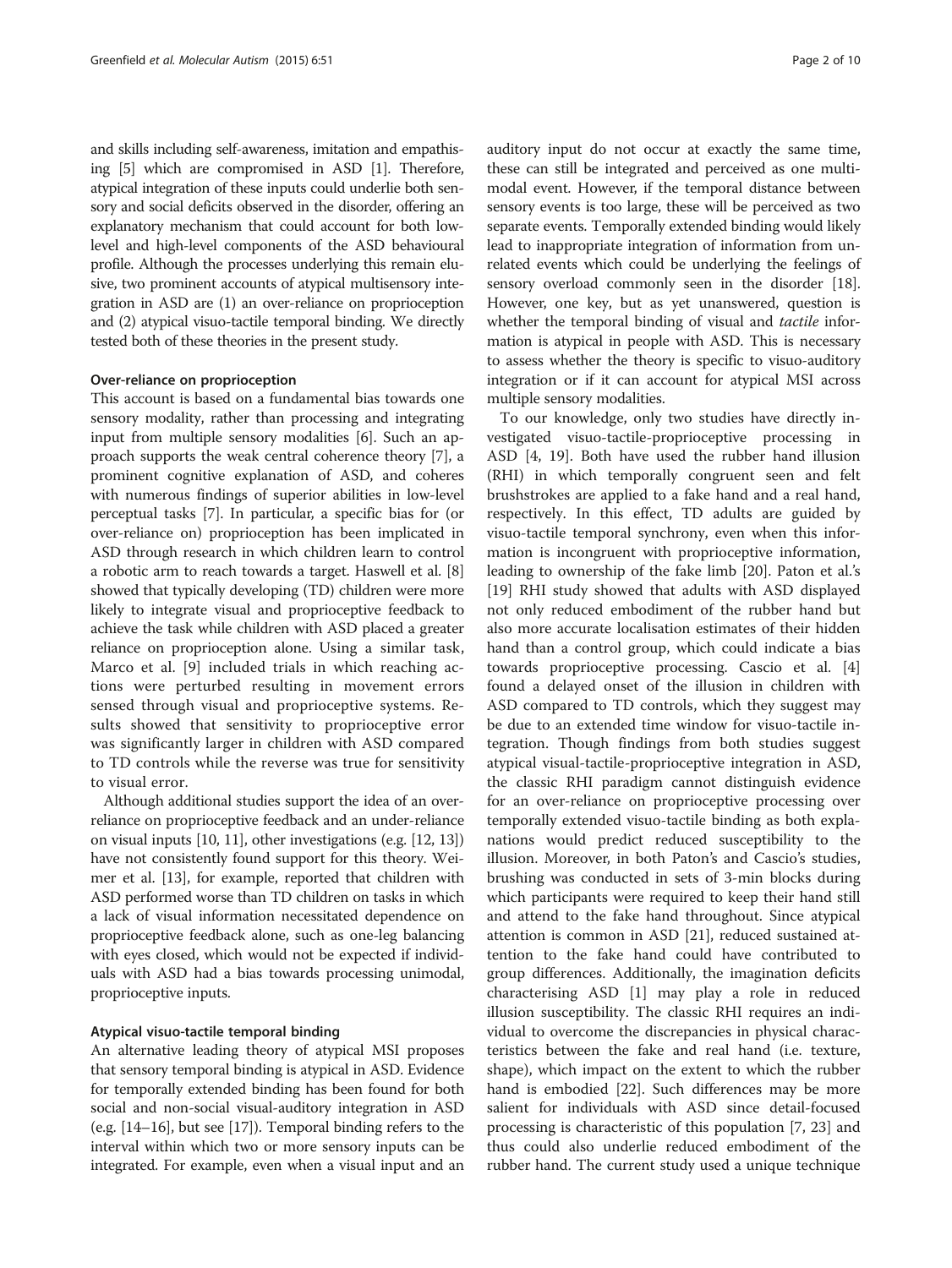that avoided these inherent limitations of the classic RHI design and allowed us to clearly and separately distinguish evidence for an over-reliance on proprioceptive processing and temporally extended visuo-tactile binding.

# Methods

# **Participants**

Participants (see Table 1 for participant characteristics) included 31 children with ASD aged 8–15 years (2 female, 1 left-handed), 29 chronological age-matched (CA) controls (8 female, 5 left-handed) and 29 verbal mental-age-matched (MA) controls aged 5–10 years (10 female, 2 left-handed). Individuals with ASD were recruited from autism support groups and a local school in Nottingham. Comparison participants were  $(n = 40)$  recruited from Summer Scientist Week, a community event held at The University of Nottingham or from the university's database of local families. The British Picture Vocabulary Scale III [[24](#page-9-0)] was used to assess verbal MA in all groups. MA data was missing for one participant in the CA group. There were no significant differences in verbal mental age between the ASD and MA group or in chronological age between the ASD and CA group. As we tested individuals with ASD who varied in their cognitive abilities, we calculated developmental quotient [\[25](#page-9-0)] to give an indication of the range of delay in the group (see Table 1).

The study was conducted in accordance with the Declaration of Helsinki at the time the data were collected (Version 6, 2008). All parents of participating children and their schools consented to taking part in the study, which was approved by The University of Nottingham, School of Psychology ethics committee.

# Inclusion/exclusion criteria

All children in the ASD group had received a previous diagnosis of autism, autism spectrum disorder or Asperger syndrome by an independent clinician using the ADOS or ADI-R. Confirmation of diagnosis was obtained via a parent/caregiver in a background questionnaire and additionally through parents' ratings on the Social Communication Questionnaire (SCQ [[26\]](#page-9-0)) and the Social Aptitudes Scale (SAS [[27\]](#page-9-0)). Two individuals did not return the completed questionnaires; however, as they were recruited from a specialist autism unit requiring a formal diagnosis and statement of special educational needs, it is unlikely they did not have ASD.

Children in all groups were screened for other developmental difficulties (e.g. motor, attention, visual, language delay) via a parental background questionnaire. Additional screening was carried out for attention deficit hyperactivity disorder using the Strengths and Weaknesses of ADHD Symptoms and Normal Behavior Scale (SWAN) questionnaire [[28](#page-9-0)] and for social deficits using the SAS [[27](#page-9-0)]. None of the typically developing children had a diagnosis of ASD or any other learning difficulty, confirmed by parent questionnaire or additional screening measures; therefore, all were included. In the ASD group, one individual had dyspraxia, one had dyslexia, one had ADHD and one was reported to have hypermobile joints.

There were several criteria participants were required to meet to be included in the study. Firstly, all needed to have normal or corrected-to-normal vision. Secondly, all participants took part in practice trials where they needed to demonstrate (1) an ability to keep their hand still and (2) an ability to understand the task questions. Two children from the ASD group were excluded, as

Table 1 Participant characteristics for chronological age (CA)-matched, verbal mental age (MA)-matched and autism spectrum disorder (ASD) groups

| Group (sample size) | Statistic | Age in months | Verbal mental age in months | SAS          | SWAN    | SCQ           | Developmental Quotient |
|---------------------|-----------|---------------|-----------------------------|--------------|---------|---------------|------------------------|
| ASD (29)            | Mean      | 151.65        | 103.17                      | 10           | 0.77    | 24.64         | 69                     |
|                     | <b>SD</b> | 23.07         | 37.37                       | 5.90         | 0.66    | 5.2           | 24.43                  |
|                     | Min       | 99.72         | 59.0                        | $\mathbf{0}$ | $-0.39$ | 15            | 38.10                  |
|                     | Max       | 191.04        | 189.0                       | 23           | 2.67    | 34            | 134.04                 |
| CA-matched (29)     | Mean      | 146.13        | 150.5                       | 24.71        | 0.35    | Not collected | N/A                    |
|                     | <b>SD</b> | 21.35         | 35.19                       | 6.17         | 0.75    |               |                        |
|                     | Min       | 101.0         | 81.0                        | 13           | $-1.89$ |               |                        |
|                     | Max       | 184           | 189.0                       | 40           | 0.85    |               |                        |
| MA-matched (29)     | Mean      | 94.56         | 100.35                      | 25.71        | $-0.76$ | Not collected | N/A                    |
|                     | <b>SD</b> | 16.68         | 27.33                       | 5.71         | 0.96    |               |                        |
|                     | Min       | 63.48         | 64                          | 19           | $-2.78$ |               |                        |
|                     | Max       | 123.6         | 172                         | 39           | 0.78    |               |                        |

SAS Social Aptitudes Scale, SWAN Strengths and Weaknesses of ADHD Symptoms and Normal Behavior Scale, SCQ Social Communication Questionnaire. SWAN scores ranged from −3 to 3; higher scores indicate a higher level of ADHD symptoms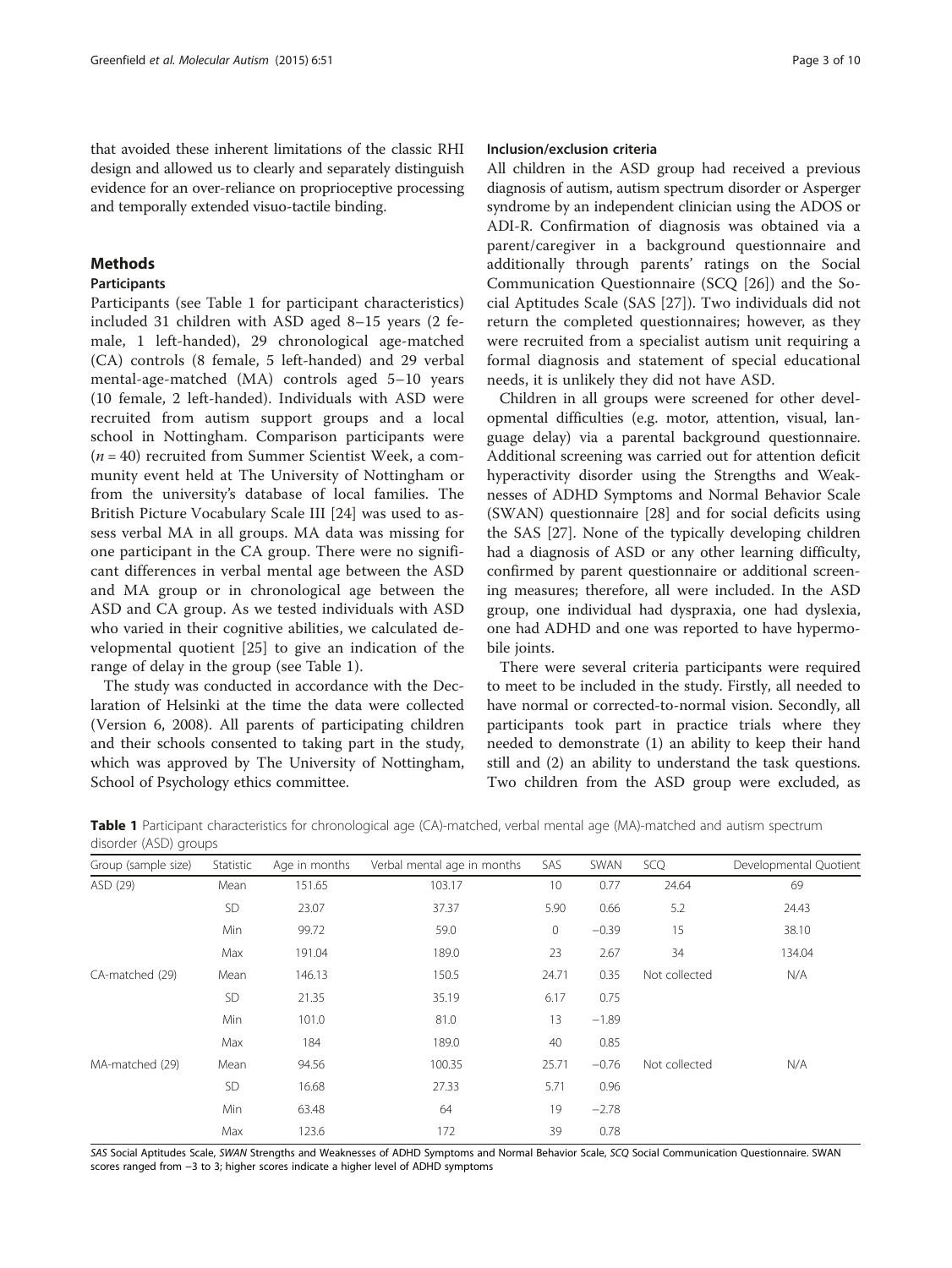they could not keep their hand still to complete the task, leaving 29 ASD children whose results were included in the analyses.

# Procedure

All children completed a task using a MIRAGEmediated reality device that presents live video images of the hand in real time as if viewing the hand directly; that is, in the same spatial location and from the same visual perspective. Real-time video is acquired and manipulated online using a powerful combination of custom-made hardware and software that can control visual presentation with ms precision.

Depending on their height, participants sat or knelt on a chair to allow them to comfortably view their right hand when they placed it onto the work surface of the MIRAGE. A rectangular horizontal mirror suspended above the work surface reflected a computer screen suspended above the mirror, facing downwards. Live video images of the participant's moving hand were displayed on the monitor and reflected via the mirror to appear as direct visual feedback of actual movements, giving the participant the impression that they were viewing their own hand. A rectangular black bib was attached across the length of the MIRAGE, on the side that the participant was seated, to obscure the work surface from view. Participants wore a black adjustable sleeve, which covered their right wrist and forearm, ensuring that only the hand was visible when their arm was in the MIR-AGE. Firstly, children completed practice trials in which they placed their right hand into the MIRAGE and saw two virtual representations of their hand. These trials were identical to experimental trials described below except that neither hand image showed a visual-tactile delay. These were included to ensure that participants were comfortable with the set-up and understood the task requirements.

In the experimental trials, we selectively manipulated proprioceptive alignment and visuo-tactile synchrony to explore the extent to which these impact on body ownership. Proprioceptive alignment was manipulated by presenting one hand (the veridical hand) in the same location as the child's actual hand while a duplicate hand was displaced immediately to the left or right of this (displaced hand; see Fig. 1). Since hand sizes varied between children, the displaced hand was located such that the two hands did not overlap and also that there was a visible <5-mm gap between the hands. That is, the hands were immediately adjacent to each other.

The experimenter brushed the participants' right index finger with a paintbrush at 1 Hz for 10 s while they saw the brushstrokes on both right hands. After brushing, a yellow shape appeared above one hand image and a different red shape appeared above the other. The images were a circle or a square and their location, colour and shape were counterbalanced for each trial. Participants were reminded to keep their hand still and asked to verbally name the shape they thought was above their real hand. After responses were given, vision of the hand was occluded while the experimenter placed the participant's hand at the starting point for the next trial. Previous MIRAGE studies employing this supernumary illusion demonstrate that a brushing time of 20 s is sufficient for participants to embody the synchronous hand [[29](#page-9-0)–[31](#page-9-0)]. However, piloting for the current study revealed that individuals distinguished and embodied the synchronous hand after only 10 s of brushing. Additionally, the effect is consistently seen in children at public engagement



Fig. 1 MIRAGE task. The participant placed his/her right hand into the MIRAGE and saw two live video images of their hand. The veridical hand was in the same location as his/her actual hand; the displaced hand was immediately to the left or right of the veridical hand (position of the displaced hand was counterbalanced). In congruent conditions (a), the displaced hand had a temporal delay of either 60, 180 or 300 ms applied to it (asynchronous hand); the veridical hand did not (synchronous hand). In incongruent conditions (b), the veridical hand had a temporal delay of either 60, 180 or 300 ms applied to it (asynchronous hand); the displaced hand did not (synchronous hand). The arm is here uncovered for illustrative purposes, but it was covered in the experiment so that participants were unable to see the exact relationship between the limb and image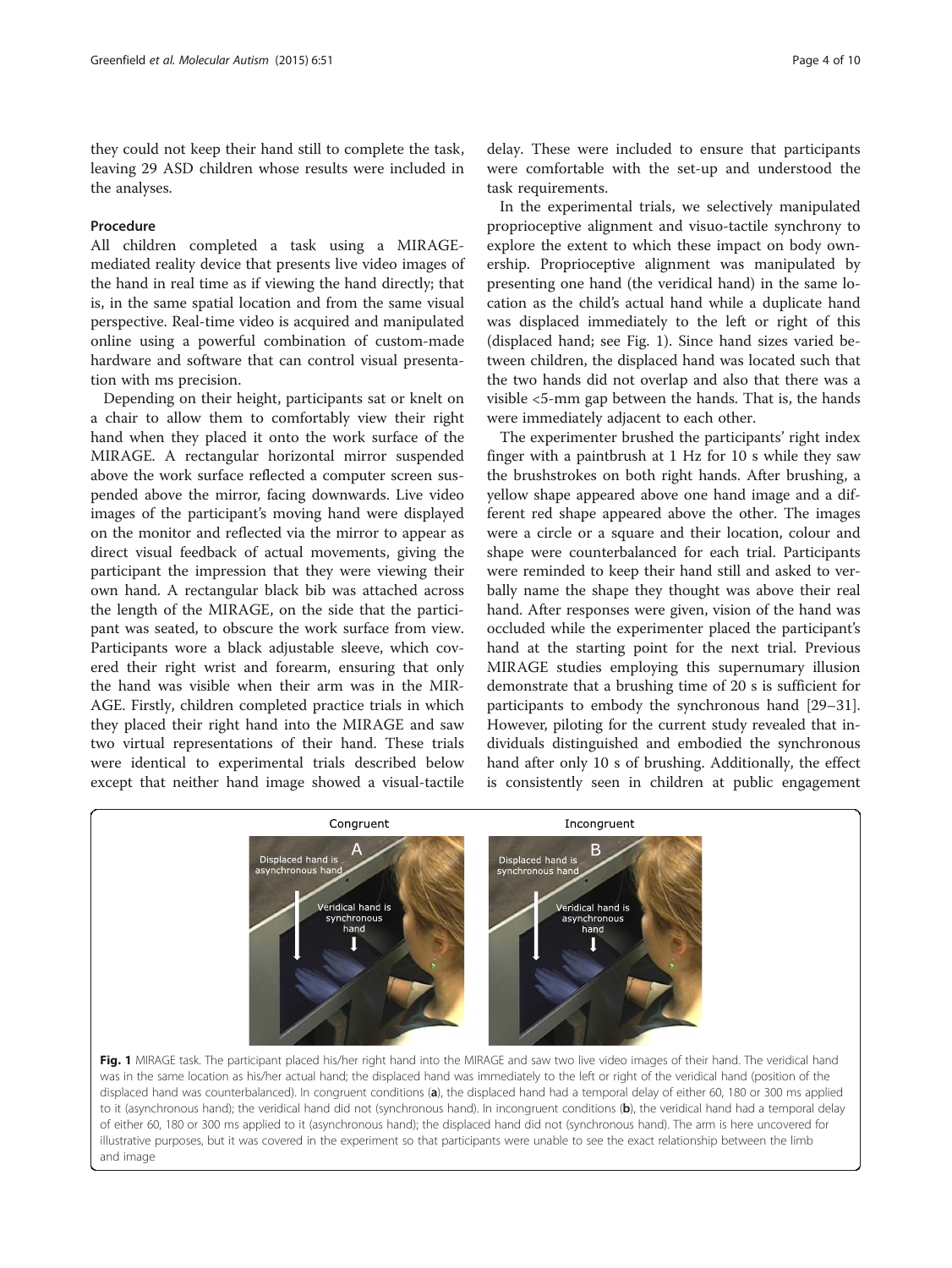<span id="page-4-0"></span>events when brushing is less than 10 s. Thus, to keep testing time to a minimum, brushing lasted 10 s in all conditions of the current study.

On each trial, visuo-tactile synchrony was manipulated by applying a temporal delay of either 60, 180 or 300 ms to either the veridical or the displaced hand. Thus, the felt brushstrokes were synchronous with the visual brushstrokes on that hand (the synchronous hand) but asynchronous on the other hand. For each condition, therefore, either the veridical hand or the displaced hand was the synchronous hand, while the other hand had a temporal delay applied to it. Delay rates were calculated and monitored online and required no mechanical apparatus. The precise delay was calibrated using software 'probes' which can determine the number of milliseconds that have elapsed at any given stage within the programme cycle. The delay is only applied to one of the visual presentations of the hand on each trial. Therefore, even if the real brushstroke is not at a fixed frequency, the seen delayed brushstroke will always follow at the set time after. Based on average child hand sizes, the visual angle subtended from finger to finger would have been in the region of 7.5–10 °, depending on actual hand size. From left thumb to right little finger would have been twice this.

In congruent conditions, visuo-tactile inputs were synchronous for the veridical hand (congruent proprioceptive and visuo-tactile input) while the visual touch on the displaced hand was delayed. In incongruent conditions, the visual touch on the veridical hand was delayed; therefore, proprioception and information from visuotactile synchrony were incongruent. There were six conditions in total (see Fig. 2; congruent 60-, 180- and 300-ms delay and incongruent 60-, 180- and 300-ms delay). For each condition, the displaced hand was presented once to the left of the veridical hand and once to the right of it. Trials and conditions were presented in a randomised order.

# Hypotheses

Predicted performance for the control and ASD groups is shown in Fig. 2. A recent RHI study showed that, like adults, TD children integrate synchronous visual and tactile inputs to embody a fake hand even when this necessitates overcoming proprioceptive incongruity [\[32](#page-9-0)]. There is no 'real' and 'fake' hand distinction in the current paradigm. However, in similar MIRAGE experiments in which a temporal delay was applied to the asynchronous hand, adults consistently embodied the synchronous hand, even when it was not presented in the location of their actual, unseen hand [\[29, 30](#page-9-0)]. Thus, in line with these findings, it was predicted that the TD children would integrate the felt brushstrokes with the visually synchronous brushstrokes and hence choose the synchronous hand in both the congruent and incongruent conditions.

To embody the synchronous hand, children must detect the visual delay applied to the asynchronous hand and discriminate this from the synchronous hand. Temporalorder judgment tasks demonstrate that TD adults can detect visuo-tactile temporal discrepancies as small as 28 ms [[33](#page-9-0)]. Since the current study was a novel task necessitating embodiment of a virtual hand (for which delays of 300 ms have been suggested [[34](#page-9-0)]), piloting was conducted to ascertain the delay lengths applied to the asynchronous hand necessary for it to be discriminated from the synchronous hand. Data from 15 adults showed that, in congruent conditions, most participants chose the synchronous hand and the number doing so increased with delay length ( $n = 9$  at 60 ms,  $n = 14$  at 180 ms,  $n = 15$  at 300 ms). These delay lengths were thus chosen for the current study to compare group performance on conditions requiring differing degrees of sensitivity to visuo-tactile synchrony. It was thus further predicted that TD children would choose the synchronous hand more systematically than the asynchronous hand as the visual delay applied to the asynchronous hand

|                                                         | Congruent<br>60 <sub>ms</sub> | Congruent<br>180 <sub>ms</sub> | Congruent<br>300ms | Incongruent<br>60 <sub>ms</sub> | Incongruent<br>180 <sub>ms</sub> | Incongruent<br>300ms |
|---------------------------------------------------------|-------------------------------|--------------------------------|--------------------|---------------------------------|----------------------------------|----------------------|
| <b>Control groups</b>                                   |                               |                                |                    | u                               |                                  |                      |
| <b>ASD</b><br>Over-reliance on<br>proprioception        |                               |                                |                    | ×                               | ×                                |                      |
| <b>ASD</b><br>Temporally<br>extended<br>sensory binding | ×                             |                                |                    | ×                               |                                  |                      |

Fig. 2 Predictions. Key: Ticks = choose synchronous hand significantly above chance. Question marks = may choose synchronous hand significantly above chance. Crosses = do not choose the synchronous hand significantly above chance. Children in the control groups were predicted to choose the synchronous hand across all conditions, provided they could detect and distinguish it from the asynchronous hand. If children in the ASD group have an over-reliance on proprioception, they should choose the synchronous hand in all the congruent conditions but in none of the incongruent conditions. If children in the ASD group have temporally extended visuo-tactile binding, they should choose the synchronous hand in both congruent and incongruent conditions, but only at longer delay lengths, relative to the control group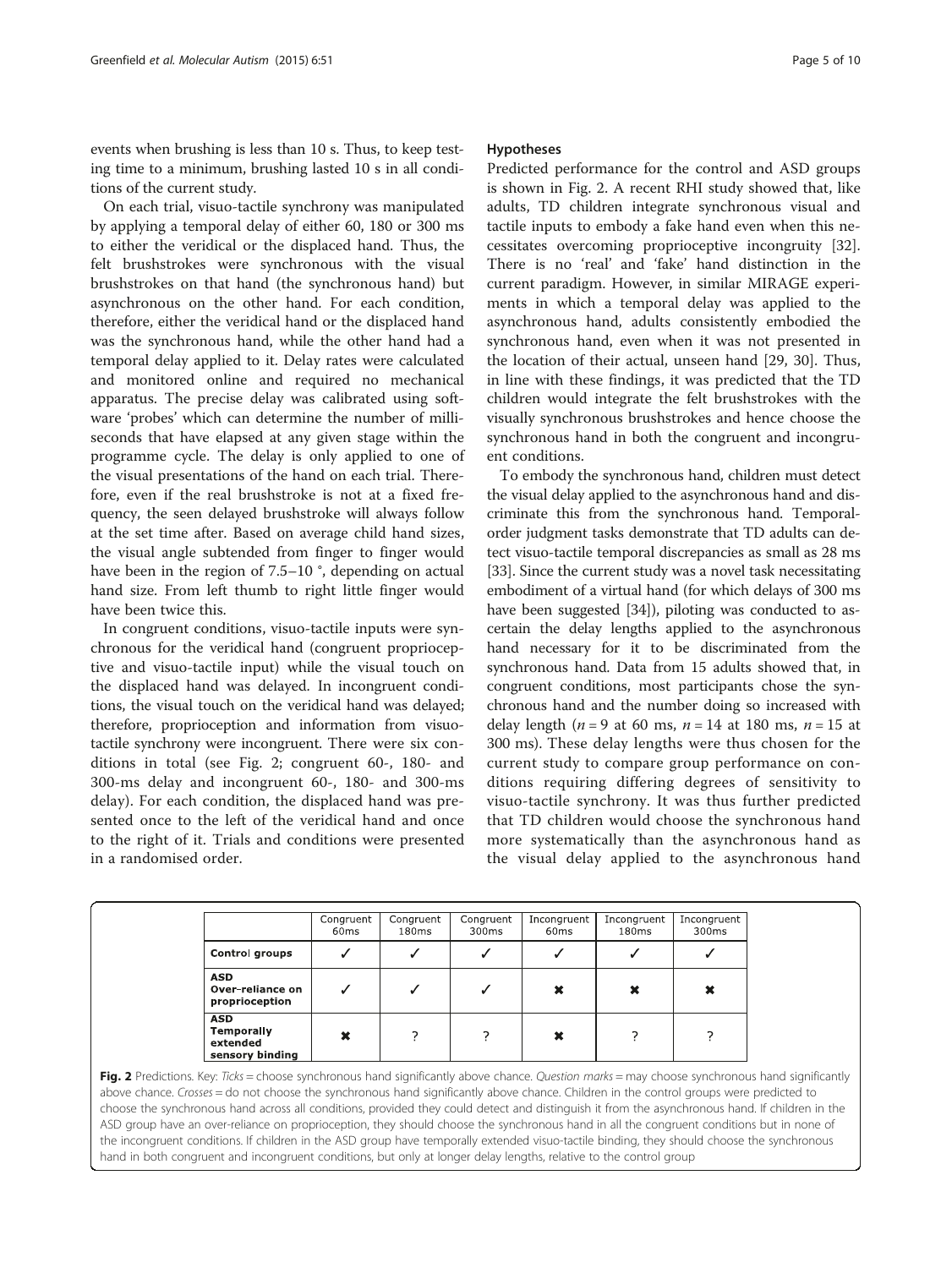increased and synchrony therefore became easier to detect.

The current study makes different predictions for ASD performance depending on whether there is an overreliance on proprioceptive processing or temporally extended visuo-tactile binding in ASD, thereby allowing us to directly test the evidence for both theories:

- 1. Over-reliance on proprioceptive inputs: If the participants in the ASD group rely more heavily upon proprioception, and weight this input more than other sensory information [\[8](#page-9-0), [19\]](#page-9-0), then they should reliably select the synchronous hand when it is also the veridical hand (i.e. in congruent conditions). In incongruent conditions, even at larger delay lengths (when the synchronous hand is more easily detectable), synchrony should not completely override conflicting proprioceptive inputs. Consequently, they should not consistently embody the synchronous hand. This is in contrast to TD controls who should predominantly choose the synchronous hand due to the overriding saliency of synchrony, especially at longer delays.
- 2. Atypical visuo-tactile temporal binding: If children with ASD show temporally extended sensory binding [\[14,](#page-9-0) [16\]](#page-9-0), then a longer than normal time period can elapse between multiple sensory inputs and integration of these still takes place. The TD controls should detect and chose the synchronous hand more consistently as the visuo-tactile delay applied to the asynchronous hand increases while one of two potential patterns of behaviour could be seen in the ASD group. The first is that there will be no effect of delay length (i.e. the synchronous hand will not be chosen more frequently at longer versus shorter delay lengths) if a delay length of more than 300 ms is needed before synchronous and asynchronous visuo-tactile inputs can be reliably distinguished. The second is that the delay length at which the ASD group is able to consistently discriminate and embody the synchronous hand should be longer than that seen in TD controls.

# Results and discussion

# Data analysis

In order to test the evidence for two opposing accounts of atypical sensory integration in ASD, we were interested in the extent to which the ASD group chose the synchronous hand across different conditions and in comparison to TD controls. There were two trials in each condition; therefore, each participant could choose the synchronous hand once, twice or not at all in each condition. Chi-square analyses were conducted for each group for each condition to assess whether the number

of participants choosing the synchronous hand was more than expected if the group were performing at chance level, i.e. not performing systematically (Table [2\)](#page-6-0). Bonferroni corrections were used such that all analyses comparing results against chance are reported at a .0003 level of significance.

Chi-square analyses were also conducted to assess whether there were significant group differences in the frequency that participants chose the synchronous hand (Table [3\)](#page-6-0). Although some of these chi-square group comparisons had more than 20 % of cases with expected frequencies less than five, it has been demonstrated that, when this occurs, it is extremely unlikely that an increase in type 1 errors will occur [\[35\]](#page-9-0). Nonetheless, significance levels were set at .025 to protect against this.

# Results

Chance level per condition equates to 25 % of the group not choosing the synchronous hand, 50 % choosing the synchronous hand in one trial and 25 % choosing it in both trials. For comparison purposes, Fig. [3a](#page-7-0) shows what the frequency data would look like if a group's performance was at chance level. Figure [3b](#page-7-0)–g displays the frequency that participants chose the synchronous hand in each group in each condition. These show that, across conditions, both TD groups chose the synchronous hand more than the ASD group. Across groups, the synchronous hand was chosen more in congruent, compared to incongruent, conditions and at longer, compared to shorter, delay lengths.

As predicted (see Fig. [2](#page-4-0)), both TD groups chose the synchronous hand above chance level in all congruent conditions. Children with ASD, though, did not consistently choose the synchronous hand in the congruent 60-ms condition but did so in the congruent 180- and 300-ms delay conditions, signifying that a 60-ms delay length was difficult for ASD children to detect. Between groups, chisquare analyses comparing the frequency for choosing the synchronous hand are shown in Table [3](#page-6-0). These found no significant differences between the ASD group and the MA group, while the CA group chose the synchronous hand significantly more often than the ASD group in the congruent 60-ms  $(\chi^2 \ (\gamma) = 18.79 \ p \lt 0.001)$  and 300-ms conditions  $(\chi^2)(2) = 12.66$   $p = .002$ ). If there had been a fundamental over-reliance on proprioception, then the synchronous hand should not have been chosen in any incongruent conditions but should have been selected in all congruent conditions, even when the delay was short, yet this pattern of data was clearly not observed (see Fig. [4](#page-7-0)). Without detecting and distinguishing synchronous from asynchronous inputs in the 60-ms condition, proprioceptive information alone was not sufficient for the ASD group to embody the (veridical) synchronous hand. Thus, these results provide direct evidence against the idea that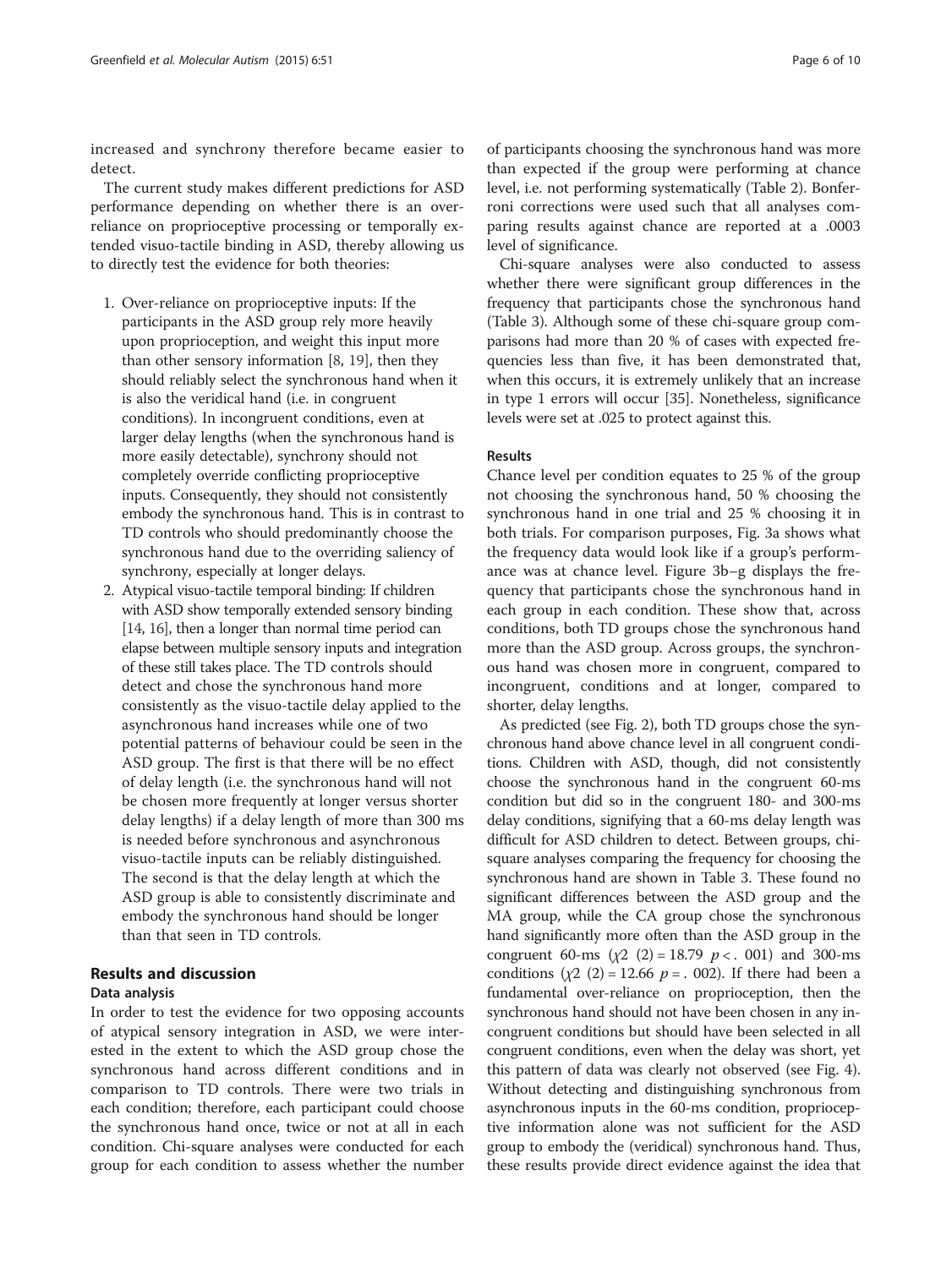<span id="page-6-0"></span>Table 2 Chi-square analyses comparing the frequency of individuals choosing the synchronous hand against chance level in each group

|       | Congruent 60 ms | Congruent 180 ms                                                                                                                                                                          | Congruent 300 ms | Incongruent 60 ms Incongruent 180 ms | Incongruent 300 ms           |
|-------|-----------------|-------------------------------------------------------------------------------------------------------------------------------------------------------------------------------------------|------------------|--------------------------------------|------------------------------|
|       |                 | CA $\chi$ 2(2) = 46.45, p < .001* $\chi$ 2(2) = 51.69, p < .001* $\chi$ 2(2) = 71.83, p < .001* $\chi$ 2(2) = 1.75, p = .42 $\chi$ 2(2) = 35.14, p < .001* $\chi$ 2(2) = 29.15, p < .001* |                  |                                      |                              |
|       |                 | MA $\chi$ 2(2) = 11.69, p = .003* $\chi$ 2(2) = 19.35, p < .001* $\chi$ 2(2) = 30.72, p < .001* $\chi$ 2(2) = 5.28, p = .07 $\chi$ 2(2) = 3.41, p = .18 $\chi$ 2(2) = 14.45, p < .001*    |                  |                                      |                              |
| ASD - |                 | $\chi$ 2(2) = 1.14, p = .57 $\chi$ 2(2) = 14.45, p < .001* $\chi$ 2(2) = 11.62, p = .003* $\chi$ 2(2) = 2.31, p = .32 $\chi$ 2(2) = 2.52, p = .28                                         |                  |                                      | $\chi$ 2(2) = 6.93 $p = .03$ |

CA chronological-age-matched group, MA verbal mental-age-matched group, ASD autism spectrum disorder group

\*Indicates performance that is significantly different to chance at .0003 level of significance

there is a fundamental bias for processing proprioceptive information over other sensory inputs. With an increased delay length, however, the combined weighting of visual, tactile and proprioceptive inputs led to embodiment of the synchronous hand in congruent 180- and 300-ms conditions. Therefore, compared to age-matched controls, the ASD group appear to need a longer delay between synchronous and asynchronous inputs before they can clearly discern the synchronous hand, indicating extended and less precise sensory binding. Though previous research has demonstrated this for auditory-visual processing in ASD [\[14](#page-9-0)], this is the first study to provide definitive evidence for temporally extended visuo-tactile binding in this population.

The CA group chose the synchronous hand above chance level in the incongruent 180- and 300-ms conditions while the MA group only did so in the 300-ms condition (see Fig. [4](#page-7-0)). These results indicate that the TD children were guided by visuo-tactile temporal synchrony, even when this information was incongruent with proprioceptive information. This tendency is seen in RHI studies with both children [[32\]](#page-9-0) and adults [[20](#page-9-0)] and supernumerary limb illusions [\[29](#page-9-0)–[31](#page-9-0), [36](#page-9-0)]. Although the synchronous hand was chosen less in incongruent versus congruent conditions for TD controls, our findings are consistent with the broader embodiment literature in that we are more likely to embody a fake hand when there is less proprioceptive discrepancy between it and our real unseen hand [[37](#page-9-0)–[39\]](#page-9-0). This is also in keeping with data from Paton et al.'s RHI study [\[19\]](#page-9-0) in which the illusion was stronger for TD individuals in conditions when video goggles were worn such that there was no proprioceptive discrepancy between the rubber and the real hand.

Chance level performance by the control groups in the incongruent 60-ms condition suggests that the synchronous hand was difficult to detect and not sufficient to completely override conflicting proprioceptive inputs. Though the MA group required an even longer delay (300 versus 180 ms) to reliably choose the synchronous hand in incongruent conditions than the CA group, this is most likely due to age-related differences in sensory binding: younger children show temporally extended binding for audio-visual stimuli [\[40\]](#page-9-0) and are less sensitive to violations of visual-proprioceptive synchrony [[41\]](#page-9-0). The older CA group would likely have been more sensitive to the discrepancy between synchronous and asynchronous visuo-tactile information in the 180-ms delay conditions than the younger MA group, which, consequently, did not systematically embody the synchronous hand in that condition. These observations are further strengthened by between group analyses, which revealed that the CA group chose the synchronous hand significantly more often than the ASD group in the incongruent 180-ms ( $\chi$ 2 (2) = 10.27  $p$  = . 006) and 300-ms conditions  $(\chi^2)(2) = 12$ ,  $p = .002$ ), but there were no differences between the ASD and MA group. Thus, the ASD group was performing significantly differently to CA-matched TD children but was in line with younger TD children, demonstrating a developmental delay in visuo-tactile temporal binding.

The non-significant difference in performance between the ASD and CA group in the congruent 180-ms condition is likely an artefact related to different rates of improvement between the groups, since the trend for more children in the CA group to choose the synchronous hand is still present in this condition. In the congruent 60-ms condition, detecting the delay is very difficult for

Table 3 Between-group chi-square analyses comparing the number of participants choosing the synchronous hand in the chronological age (CA)-matched group versus the autism spectrum disorder (ASD) group and the verbal mental age (MA)-matched group versus the ASD group

|            | Congruent 60 ms | Congruent 180 ms | Congruent 300 ms | Incongruent 60 ms | Incongruent 180 ms | Incongruent 300 ms |
|------------|-----------------|------------------|------------------|-------------------|--------------------|--------------------|
| CA vs. ASD | $x2(2) = 18.79$ | $x2(2) = 5.17$   | $x2(2) = 12.66$  | $x2(2) = .73$     | $x2(2) = 10.27$    | $x2(2) = 12$       |
|            | $p < .001*$     | $p = .075$       | $p = .002*$      | $p = .69$         | $p = .006*$        | $p = .002*$        |
| MA vs. ASD | $x2(2) = 5.29$  | $x2(2) = 1.08$   | $x2(2) = 2.19$   | $x2(2) = 1.23$    | $x2(2) = .08$      | $x2(2) = 1.72$     |
|            | $p = 0.07$      | $p = .58$        | $p = 0.34$       | $p = .54$         | $p = .96$          | $p = .41$          |

\*Indicates significant group difference at .025 level of significance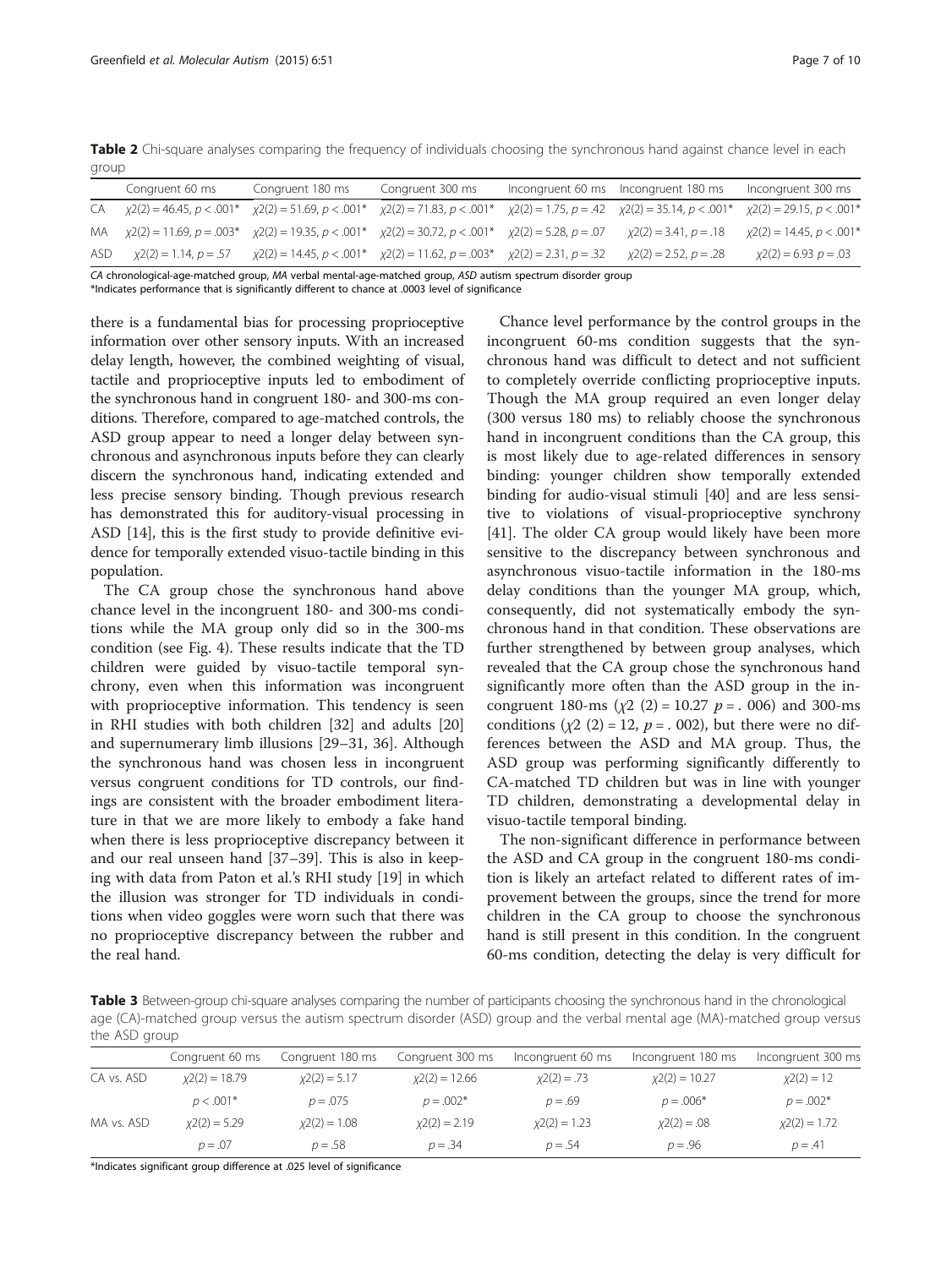<span id="page-7-0"></span>

the ASD group, while in the congruent 300-ms condition, it is very easy for the CA group. Thus, group differences are exaggerated at these two extremes. In the congruent 180-ms condition, the ASD group is able to perform above chance in selecting the synchronous hand with congruent proprioceptive information; therefore, the difference in performance between the CA and ASD groups is not as strong at this point.

ASD performance in the congruent conditions points to temporally extended visuo-tactile binding relative to controls (compare Fig. [2](#page-4-0) (predictions) with Fig. 4 (results)). If this was the only cause of atypical sensory processing, though, then once the synchronous hand can be clearly detected, the ASD group should also choose the synchronous hand above chance in incongruent conditions. In contrast to the TD controls, however, they did not choose the synchronous hand significantly above chance in any incongruent condition. Moreover, they did not switch to systematically choosing the veridical hand in incongruent conditions as predicted by a fundamental overreliance on proprioception. Instead, our findings can be interpreted within a framework of reduced detection of, or sensitivity towards, amodal information in ASD [[6](#page-9-0)]. This refers to inputs that are not specific to one particular sensory modality but can instead be present across multiple senses, such as temporal synchrony. Previous research [[6, 42](#page-9-0)] has established that, in typical development, amodal information is selectively attended to and processed before modal specific inputs (e.g. proprioception) and is used to distinguish the 'self' from 'other' [[41, 43](#page-9-0)]. Our findings are certainly in line with this theory: TD children seem sensitive to synchrony

|                 | Congruent<br>60 <sub>ms</sub> | Congruent<br>180ms | Congruent<br>300ms | Incongruent<br>60 <sub>ms</sub> | Incongruent<br>180ms | Incongruent<br>300ms |
|-----------------|-------------------------------|--------------------|--------------------|---------------------------------|----------------------|----------------------|
| <b>CA group</b> |                               |                    |                    | ×                               |                      |                      |
| MA group        |                               |                    |                    | ×                               | ×                    |                      |
| <b>ASD</b>      | ×                             |                    |                    | ×                               | ×                    | ×                    |

Fig. 4 Results. Ticks = chose synchronous hand significantly above chance. Crosses = did not choose the synchronous hand significantly above chance. Results of the chi square results for comparison with Fig. [2.](#page-4-0) (predictions)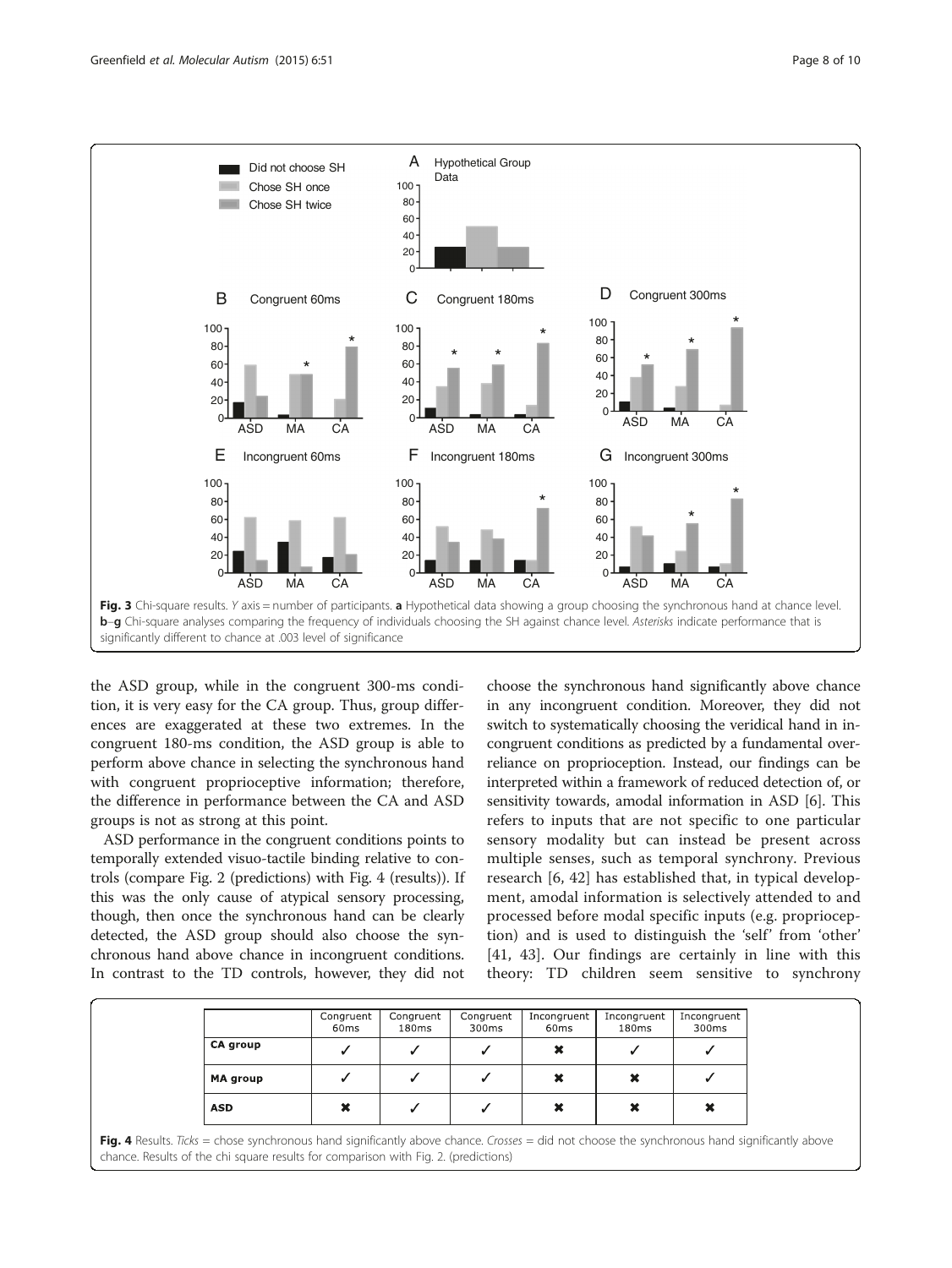between the seen and felt touch and automatically bind sensory events together on that basis. They may use this to guide their attention towards, and embody, the synchronous hand, even when this information is incongruent with proprioceptive inputs. Additionally, amodal binding may allow them to distinguish between relevant and unrelated sensory information. Thus, TD children may have used the discrepancy between synchronous and asynchronous information to determine not only their actual hand but also which hand was not theirs.

In future research, it would be useful to include an additional control condition in which both hands were synchronous or both hands were asynchronous as this would help to fully disentangle the effect of synchronicity and the effect of proprioceptive congruency.

Nonetheless, overall, our findings provide clear evidence that children with ASD are not guided by the amodal properties of stimuli in the same way as TD children. In contrast to the TD controls, at delays of 300 ms, the ASD group was only sensitive to visuo-tactile synchrony when this information was congruent with modality-specific proprioceptive information. This indicates that the synchrony of seen and felt touch does not 'pop out' as meaningful or hold a special significance for children with ASD as it does in typical development. Consequently, visuotactile and proprioceptive information seems to be weighted such that neither the synchronous hand nor the veridical hand is consistently chosen in any incongruent conditions. Hence, it is not that there is an over-reliance on proprioception across all contexts in ASD, rather, unlike the TD controls, synchrony does not override proprioception when the two are incongruent, suggesting the inputs may be more equally weighted.

Although there is a growing body of research on visual-auditory processing in ASD (e.g. [\[14-16](#page-9-0), [44\]](#page-9-0) the current findings fill a notable gap in this literature by furthering our understanding of the processes underlying atypical visual, tactile and proprioceptive integration. It has been suggested that an extended sensory temporal binding window could underlie reduced sensitivity to amodal information [[6\]](#page-9-0) since distinctions between synchronous and asynchronous inputs may not be made if sensory binding is more extended and imprecise. Our findings lend important weight to this proposal—for the first time, it is possible to confidently implicate temporally extended visuo-tactile binding in the ASD behavioural profile, alongside reduced sensitivity to (and, thus, reliance on) amodal information. Atypical temporal binding would increase the likelihood of information from unrelated events being inappropriately bound together, which could underlie the sensory sensitivities in ASD [[18](#page-9-0)]. Furthermore, Stevenson et al. [\[44\]](#page-9-0) demonstrated a relationship between low-level audio-visual temporal binding deficits and poor speech processing abilities in ASD. It is likely that temporally extended visuo-tactile binding could also have cascading effects on higher order processes, including social functioning. Indeed, both this and reduced sensitivity to amodal information would impair the visuotactile integration necessary for acquiring a sense of 'self' [[43](#page-9-0)] which underlies the social processes that are compromised in ASD, such as empathy and imitation.

Moreover, research supports a genetic influence on sensory sensitivities in the general population [\[45\]](#page-9-0) and in ASD specifically [\[46\]](#page-9-0). The current findings help to identify specific mechanisms that could underlie these sensory atypicalities. Future research should investigate whether temporally extended sensory binding and/or reduced detection of amodal information is present in the siblings of children with ASD, which would further elucidate the genetic contribution to sensory sensitivities in ASD.

## Conclusions

Beyond understanding a prevalent developmental condition, these results have important implications for evidence-based interventions in ASD. Future research could employ psychophysical methods to determine each individual's temporal binding window, which would be valuable for measuring the effectiveness of interventions. Since the visuo-auditory binding window can be narrowed using multisensory perceptual feedback training [[47, 48\]](#page-9-0), it is likely that the visuo-tactile binding window is similarly malleable. A narrower window would increase the ease with which amodal information could be detected and distinguished from modal specific inputs, which in turn could alleviate the sensory sensitivities, reduced body ownership and social impairments characterising ASD. This may therefore provide an efficient and tractable form of intervention that can alleviate difficulties across the behavioural profile.

#### Abbreviations

ASD: autism spectrum disorders; CA: chronological age-matched controls; DSM-5: Diagnostic and Statistical Manual of Mental Disorders (fifth edition); MA: verbal mental-age-matched controls; MSI: multisensory integration; RHI: rubber hand illusion; SAS: Social Aptitudes Scale; SCQ: Social Communication Questionnaire; SWAN: Strengths and Weaknesses of ADHD Symptoms and Normal Behavior Scale; TD: typically developing.

#### Competing interests

The authors declare that they have no competing interests.

#### Authors' contributions

RN, DR, AS and KG conceived the study. RN devised the MIRAGE programme. KG and MC conducted the experiments. KG, DR and RN analysed the data. KG wrote the paper with contributions from all authors. All authors read and approved the manuscript.

#### Acknowledgements

This project was supported by awards from the Experimental Psychology Society and The Leverhulme Trust, and KG was supported by an Economic and Social Research Council (ESRC) PhD studentship. Written informed consent was obtained from the participant for publication of her image in this manuscript (Fig. 1). The consent form is held by the authors and is available for review by the Editor-in-Chief. We are very grateful to Pete Bibby